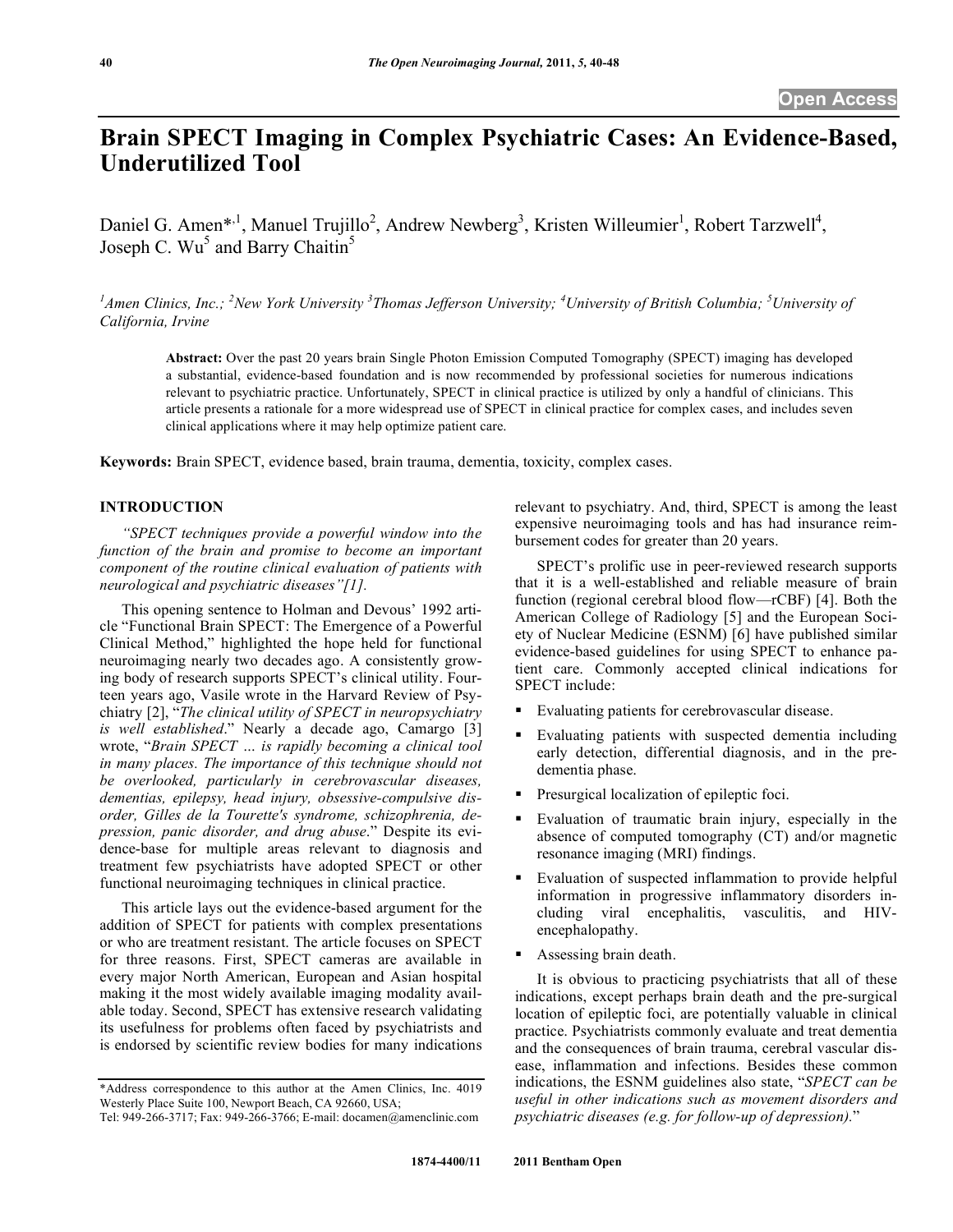## **SPECT BASICS**

 SPECT uses radioisotopes bound to neurospecific pharmaceuticals to evaluate rCBF and indirectly metabolic activity. Hexamethylpropyleneamine oximine (HMPAO) and ethylcysteinate dimer (ECD) are two commonly available FDA-approved radiopharmaceuticals; both provide regional cerebral blood flow (rCBF) images where the patient acts as his own control. A normal SPECT scan shows full, even, symmetrical perfusion [7], with the most intense perfusion in the cerebellum with HMPAO [8] and in the occipital lobes with ECD [9]. In reading SPECT images, experienced clinicians look for symmetry and areas of increased and decreased perfusion. See Figs. (**1**) and (**2**) for examples of healthy HMPAO scans. When evaluating SPECT, it is important to know the age of the patient. rCBF changes significantly over time. Children tend to have very active brains, older people less so [10].

# **SPECT HAS A SERIOUS IMAGE PROBLEM**

 SPECT has a serious '*image'* problem related to many clinicians' misunderstanding of its advantages and disadvantages. Five areas contribute to this problem:

- 1. There is a widely held idea that the clinical use of SPECT is restricted by limited resolution. Early SPECT practice utilized single-headed cameras that produced lower resolution images of about 12mm. However, sophisticated multi-headed gamma detectors with fan beam collimators have been available for the past two decades and can produce images with a resolution of 6mm. George reported that multi-head SPECT camera resolution is similar to PET at considerably less cost [11]. Multi-headed SPECT cameras cost between \$100,000 for refurbished systems to \$400,000 for new systems while PET/CT cameras cost between \$1.5 to 3 million dollars [12]. This cost is then reflected in the price of the scans, with a SPECT scan averaging \$1,100 versus a PET scan starting at \$3,800.
- 2. Many nuclear medicine departments provide minuscule gray scale horizontal, coronal, and sagittal SPECT slices. The poor quality images are hard to read and understand. When clinicians cannot easily understand the images, they dismiss the technology as useless. Several current manufacturers provide software for three-dimensional image renderings that allow for more easily understandable images, such as those used in this article. Even though it is always necessary to evaluate the sliced images for appropriate detail, clinicians and patients need images that they can understand.
- 3. Functional neuroimaging training seldom combines radiologists and psychiatrists. Since psychiatry has yet to embrace this technology, many radiologists and nuclear medicine physicians have little to no training or experience in utilizing SPECT for neuropsychiatric indications. Even though the SPECT literature is replete with studies showing areas of increased perfusion in a number of psychiatric diagnoses and epilepsy most radiologists or nuclear physicians report only areas of decreased perfusion. More education and collaboration is needed among specialties.
- 4. Another common SPECT criticism is radiation exposure, especially in children. However, the average radiation exposure for one SPECT scan is 0.7rem (i.e., similar to a nuclear bone scan or head CT) and is considered safe. The Health Physics Society states, "*There is no direct evidence of radiation ever causing any harm at the exposure levels encountered with diagnostic radiological examinations* "[13]. The benefit-risk ratio of such radiation exposure needs to be evaluated against the considerable costs (monetary, and in terms of suffering and dysfunction) imposed by treatment resistant psychiatric disorders.
- 5. A final concern is why use SPECT over other brain imaging procedures that do not require ionizing radiation, namely perfusion/arterial spin labeling MRI and quantitative electroencephalography (QEEG). Perfusion/arterial spin labeling MRI is advantageous in that it doesn't use ionizing radiation (it uses magnetically labeled endogenous blood water) and is minimally invasive; however, it is limited based on its low-signal-to-noise ratio and low temporal resolution. An alternative brain imaging modality, QEEG, does not require radiation and is low in cost (\$600), however, it is limited to measuring brain wave activity at the scalp, and gives limited information regarding subcortical structures.

## **CLINICAL APPLICATIONS OF BRAIN SPECT IMAGING**

Several important patterns have emerged from SPECT research that has direct application to day-to-day clinical practice. Here are 7 examples:

Healthy Surface Rendering.

**Fig. (1).** Shows a healthy 3D surface rendering of SPECT information, looking at the top 45% of brain perfusion, anything below that level shows up as a hole or a dent. The holes do not mean no perfusion, they mean low perfusion, compared to a healthy dataset. Activity below the top forty-fifth percentile is 3 standard deviations below normal [10]. A healthy scan shows full, even, symmetrical perfusion.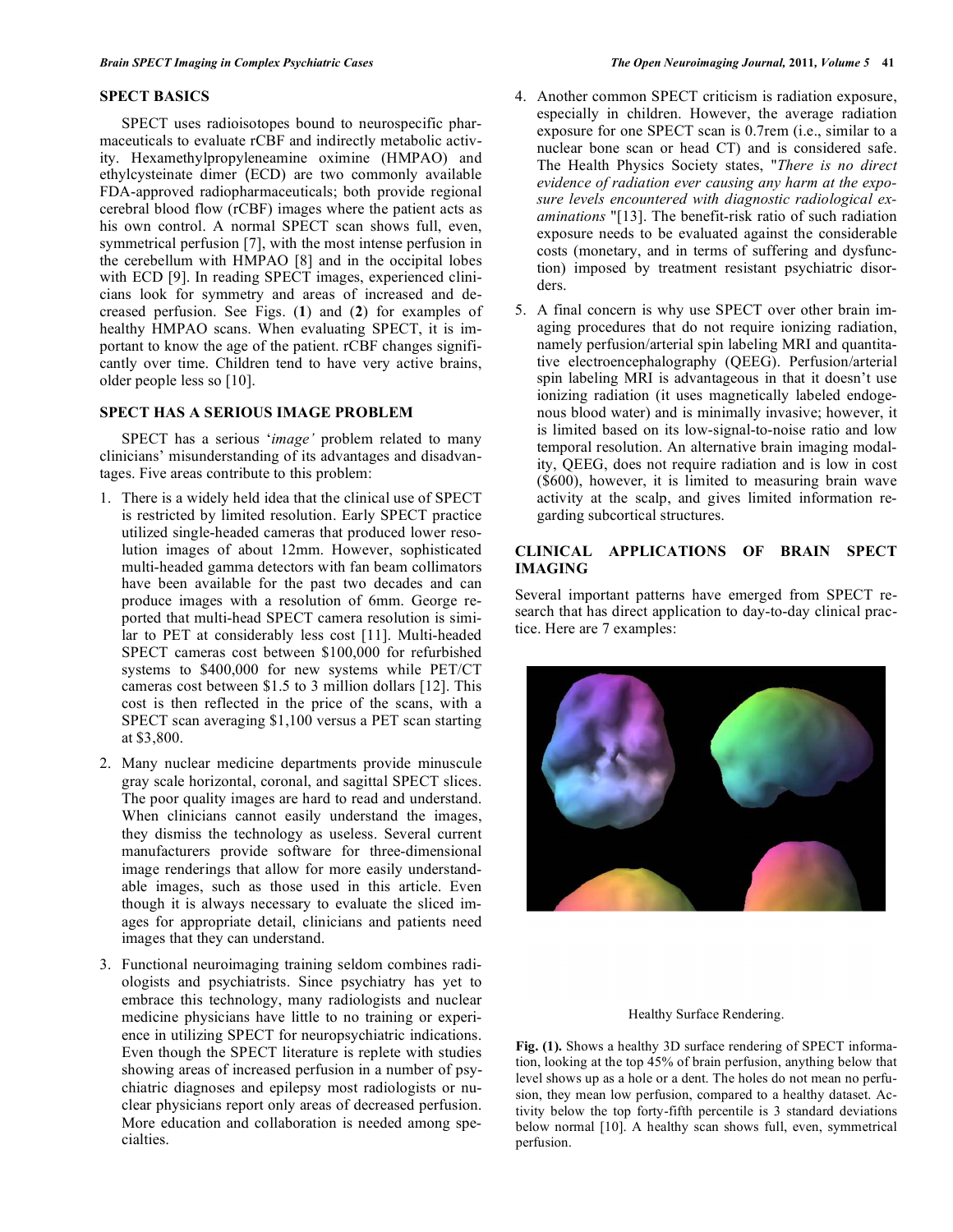

Healthy Active Rendering.

**Fig. (2)** Shows a healthy 3D active rendering of SPECT information, looking at areas of increased perfusion. Blue equals average perfusion, red equals the top 15% of perfusion and white is the top 8%. Activity above these levels is 2 and 3 standard deviations above normal outside the cerebellum $(10)$ . A healthy active scan with HMPAO shows increased perfusion in the cerebellum.

#### **1. Overall Decreased Perfusion**

 This pattern is often associated with toxicity, illness or insult to the brain. It is frequently seen in drug and alcohol abuse, abuse of prescription medications such as benzodiazepines, environmental toxins, such as carbon monoxide poisoning, infectious disease, such as meningitis, anoxic states, significant hypothyroidism, anemia, chemotherapy and severe dehydration. Seeing this pattern does not give the etiology, but alerts clinicians to search for causes which will allow them to understand it.

 Here is an example: A couple came for evaluation after their marital therapist told them she thought they should get divorced. They'd been treated for three years and spent nearly \$20,000 in care. The husband's diagnosis was mixed personality disorder with narcissistic and antisocial features. The couple's family physician recommended another opinion that included SPECT scans. The husband's scan showed overall decreased perfusion (Fig. **3**). The husband reported that he didn't drink alcohol and had never used drugs, which his wife confirmed. The scan results caused his physician to think through a completely different differential diagnosis beyond personality disorder. It turned out that the husband worked in a furniture factory, finishing cabinets. The inhalants found in finishing products may compromise brain functioning and show a toxic pattern on scans [14]. Marital therapy is destined to fail until the husband is removed from the toxic environment. This information significantly changed the treatment plan and was instrumental in helping the couple's marriage.

#### **2. Traumatic Brain Injury (TBI) Patterns**

 TBI is a major public health concern. TBI survivors commonly face a range of psychiatric disorders, affecting functional status, cognition, and mood [15]. Of course, not everyone with a significant brain injury has lasting symptoms. Those who do, however, present daunting problems of differential diagnosis. But how does a psychiatrist know about individual patients and brain injury unless they look? Relying on clinical history alone is inadequate. Even upon extensive questioning, many patients forget that they have sustained a significant brain injury. The following case demonstrates this frustrating problem:



**Fig. (3).** Toxic Surface Scan notice the "Swiss cheese, shriveled appearance, indicating areas of decreased perfusion.

 A 26 year old male patient with severe impulsivity and depression in a drug treatment program was asked 10 times, with extensive examples, whether or not he had a brain injury. He said no each time. His SPECT scan (Fig. **4**), however, showed evidence of substantial hypoperfusion, consistent with trauma in the left frontal-temporal lobe region. When asked again, he then remembered a motorcycle accident where he broke his left jaw, near the site of his SPECT deficit.



**Fig. (4).** Trauma. Asymmetrical decreased perfusion left frontal temporal lobe.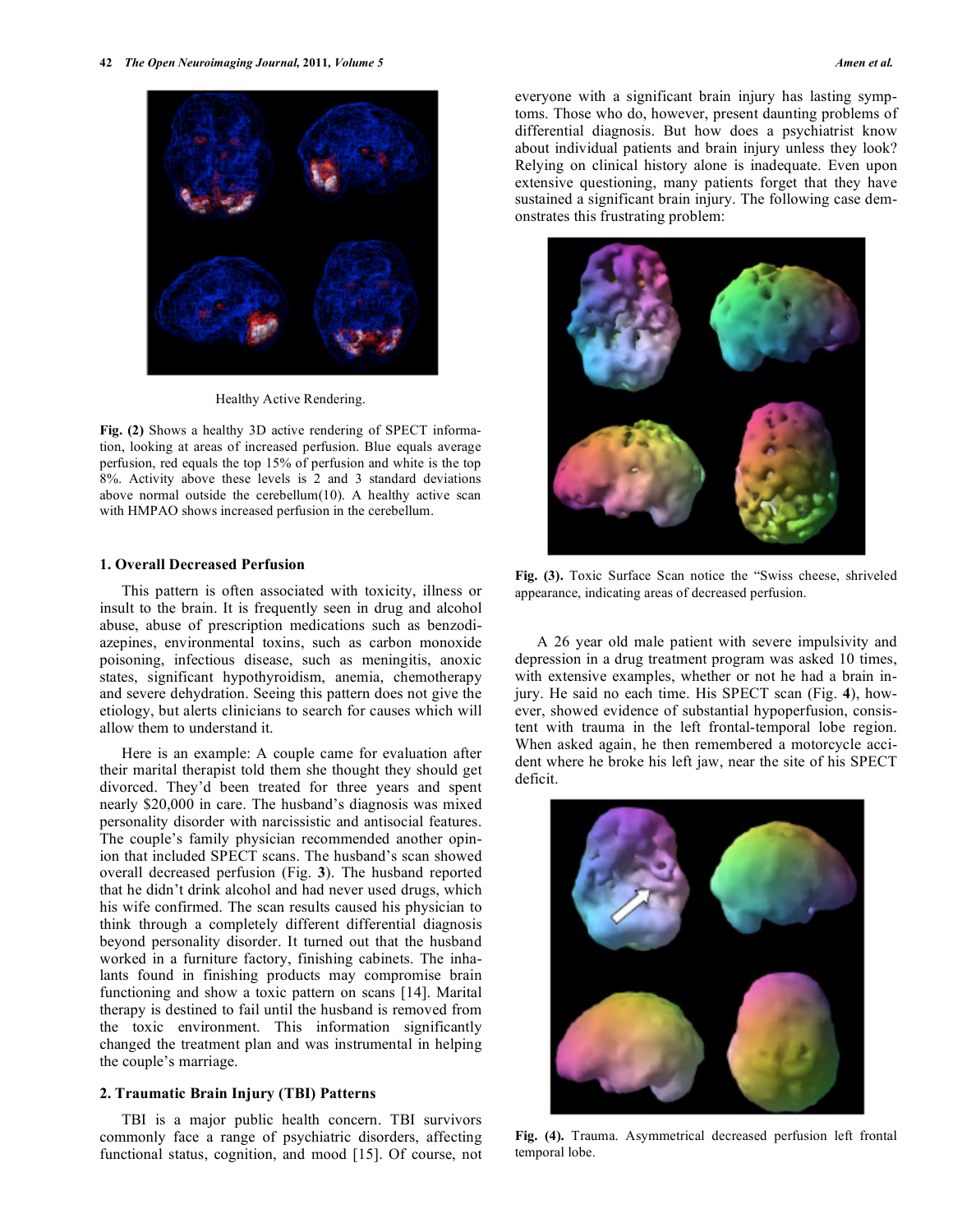SPECT can help identify if trauma is present and which brain system or systems are affected. Common findings in trauma on SPECT include:

- focal decreased near sight of injury and/or opposite side (contra coup)
- asymmetrical hypoperfusion in the prefrontal, temporal, parietal or occipital lobes
- flattening of the prefrontal pole
- decreased anterior temporal poles
- decreased contralateral cerebellar perfusion.

 SPECT aids in understanding TBI patients' symptomatology and assists clinicians in developing targeted treatment strategies [16, 17]. For example, decreased prefrontal cortex perfusion is often associated with executive dysfunction and may be helped with psychostimulants or other strategies to enhance frontal lobe function; whereas decreased temporal lobe perfusion is often associated with irritability and mood instability and may be helped with anticonvulsant medication. Literature indicates that SPECT helps evaluate perfusion abnormalities not only in blunt brain trauma, but also in cases of post-concussive syndrome and whiplash [18]. Brain injured patients with normal EEG, CT, and/or MRI scans often complain of headaches, memory loss, concentration difficulties, dizziness, perceptual sensitivities, and emotional lability. Such patients may be labeled as malingering, when there are significant and demonstrable functional abnormalities present. Researchers investigating the differences between functional and structural imaging techniques have found SPECT to be more sensitive for patients with varying degrees of head trauma [19].

 Researchers have also compared the differences between functional and structural imaging in relation to clinical outcome and prognosis. Jacobs *et al*. [16] used SPECT to prospectively evaluate 67 mild-to-moderate brain injured patients. Each patient had a clinical evaluation and SPECT scan within four weeks of the initial injury and three months after the first scan. Of the 33 patients who showed no significant abnormalities on their initial scan, 97% resolved their clinical symptoms within three months. By contrast, in the 34 patients with abnormal initial SPECT scans, 59% continued to experience significant clinical symptoms three months later. The positive predictive value of an abnormal initial scan was only 20/34 (59%), but if the second scan 12 months later was also abnormal the sensitivity for the repeat SPECT was 19/20 (95%). These authors suggest that negative initial SPECT studies are a reliable predictor of a favorable clinical outcome.

 SPECT assists in the diagnosis, prognosis, and treatment of TBI patients. SPECT may also help uncover brain trauma in clinically confusing or complex cases because patients often fail to report or forget about significant brain injuries, perhaps due to peri-traumatic amnesia. A limitation for SPECT's use in brain trauma is that typically no prior SPECT study is available for comparison. Therefore, it is often not possible to date the trauma with neuroimaging. Remote trauma from childhood often presents neuroimaging findings similar to those seen in more recent trauma.

# **3. Evaluating Cognitive Decline**

 To date, autopsy reports have been the "gold standard for an Alzheimer's Disease (AD) diagnosis." However, research suggests that SPECT, when used in conjunction with clinical history and other diagnostic tests, is helpful when evaluating patients who are experiencing cognitive decline [20] and should be used to help differentiate AD, vascular dementia (VaD), frontal lobe dementia (FLD), suspected Lewy Body Dementia (LBD), normal pressure hydrocephalus (NPH) and pseudodementia (PSD) if the diagnosis is in doubt [21]. The functional brain imaging patterns associated with AD include decreases in the posterior cingulate gyrus, parietal and medial temporal lobes; FLD include frontal and temporal lobe deficits; VaD, a vascular pattern of decreased activity in multiple areas; LBD often shows decreased occipital lobe perfusion; NPH is associated with enlarged ventricles out of proportion to cortical atrophy; and PSD often shows an absence of dementia patterns with increased limbic activity [22]. This differential is critical because the use of high potency antipsychotics in patients with LBD, which often affects the occipital lobes on SPECT [23], can cause severe and sometimes irreversible deterioration. Patients diagnosed with different dementia disorders often present with similar symptomatology (e.g., social withdrawal and behavioral disinhibition). Because treatments for these disorders vary, differential diagnosis is critical, particularly since some dementia patients will have a reversible cause, such as depression or normal pressure hydrocephalus, or a cause they may be significantly stabilized with aggressive intervention, such as VaD.

 Here is a case example: L, a 73 year old male, suffered with persistent memory problems. His neurologist, without the benefit of imaging, diagnosed him with AD. Memantine and donezepil had no effect. Two years later, his family brought him for further evaluation. His SPECT scan showed significantly enlarged ventricles, without concomitant cortical atrophy (Fig. **5**). His scan did not show the typical low posterior cingulate and bilateral temporal-parietal hypoperfusion, consistent with AD. Given the pattern, and subsequent MRI, he was diagnosed with normal pressure hydrocephalus (NPH). After a shunt his memory markedly improved.



**Fig. (5).** Transaxial Slices. Slices 12 and 13 show inverted lobster pattern associated with ventricular enlargement.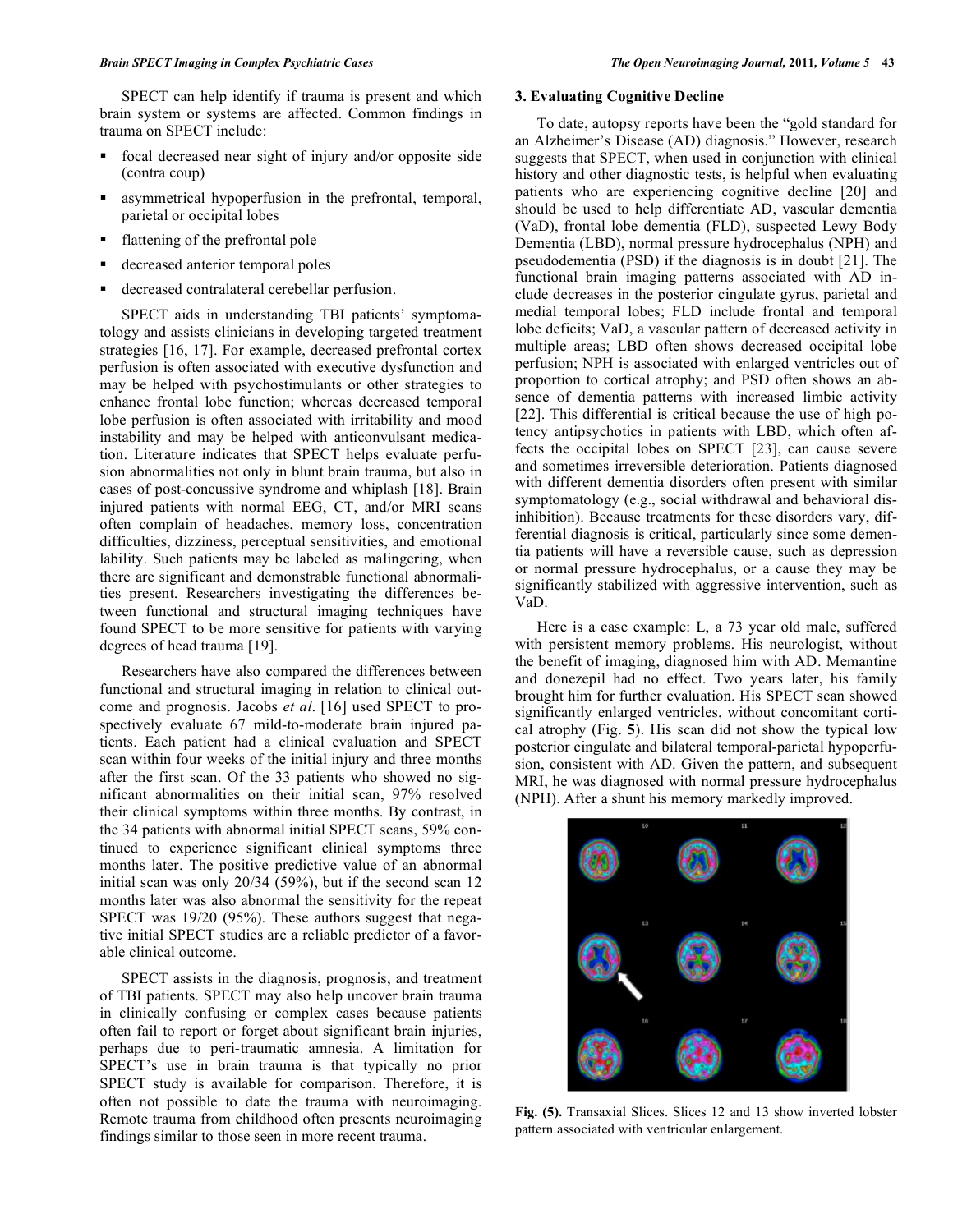Some would argue that an MRI would be a more appropriate study in evaluating NPH, which the authors agree. Yet, functional imaging studies like SPECT provide a wealth of other data, such as giving information on areas of increased and decreased perfusion, in addition to enlarged ventricles, making it is useful screening tool. For example, Bonte *et al*. [24] performed SPECT studies in patients with possible dementia and compared them to images of an elderly healthy control group. Histopathologic correlation was available in 54 patients (with autopsy in 51, with biopsy in three). The results of the study showed SPECT diagnoses were true-positive in 37, true-negative in eight, false-positive in three, and false-negative in six patients. Sensitivity was 86%; specificity, 73% and the positive predictive value was 92%, with an accuracy of 83%. The authors concluded that SPECT assists in the early and late diagnoses of AD and in the differential-diagnosis of the dementias when there is a complicated or confusing clinical picture.

### **4. Negative Emotionality and Hyperfrontality**

 Hyperfrontality, or increased perfusion in the prefrontal cortex and anterior cingulate gyrus, is associated with a number of different psychiatric illnesses that have a common theme of cognitive inflexibility or getting stuck on negative thoughts or negative behaviors, such as in obsessive compulsive disorder (OCD) [25, 26], autism, posttraumatic stress disorder, and certain types of anxiety and mood disorders [27, 28]. This pattern is often seen in patients who struggle with being rigid, inflexible and oppositional [29], and crosses several different diagnostic groups.

 When SPECT scans detect the hyperfrontality pattern, it opens new avenues for intervention since this finding has been associated with predicting a positive treatment response to serotonergic medication in depression [30-34] and OCD [35, 36], predicting a positive response to sleep deprivation [37, 38] and repetitive transcranial magnetic stimulation[39] for depression, predicting treatment response to a cingulotomy in OCD [40], and help in distinguishing OCD from ADHD [41].

 Hyperfrontality will never give a classic DSM diagnosis per se, but rather it provides new directions for treatment by providing a picture of the brain physiology underlying the clinical presentation.

 Here is a clinical example. V, a 17 year old male, had severe temporal lobe epilepsy. He also had aggression that was non-responsive to behavioral interventions. His SPECT scan showed severely decreased perfusion in his left temporal lobe (Fig. **6**) consistent with epilepsy, and he showed severely increased perfusion in the anterior cingulate gyrus and lateral frontal lobes (Fig. **7**), a pattern consistent with OCD. Even though V did not have clear OCD symptoms, he was rigid, inflexible and easily upset when something did not go his way. With the addition of sertraline, an antidepressant that tends to lower rCBF in this brain region [31], his behavior significantly improved. Managing V without the benefit of scans handicapped the doctor, patient and family.

## **5. Behavioral Problems and Hypofrontality**

 Hypofrontality, decreased perfusion or activity in the prefrontal cortex, is another important SPECT finding that is often helpful in understanding and targeting treatment in individual patients. Hypofrontality is associated with a negative response to serotonergic medication in depression [30] and clozapine in schizophrenia [42] as well as with predicting relapse in alcoholics [43], improved response to acetylcholine-esterase inhibitors for memory and behavior in AD [44, 45], predicting a poor response to ketamine in fibromyalgia patients [46] and improved response to stimulants in patients with ADHD symptoms during a concentration challenge [47]. Hypofrontality is also associated with antisocial symptoms, impulsive behaviors, and murder [48, 49] as well as with completed suicide, which is often an impulsive act [50]. When hypofrontality is present in depressed patients, it is important to be vigilant in their care, as well as involve family support, as they may be less likely to respond to typical antidepressant medications and they may not have the cognitive resources to follow through with recommendations.

 Given its broad range of involvement in different types of psychiatric illness hypofrontality, like other findings, will not give a specific psychiatric diagnosis, but it allows the clinician to know the underlying pathophysiology of the patient's presenting problem and can help explain issues with cognitive impairment or behavioral problems.

## **6. Mood Instability, Memory Problems and Temporal Lobe Abnormalities**

 Evaluating temporal lobe function is important in psychiatric medicine, especially as it relates to the evaluation of patients with memory problems, mood instability, aggression, and receptive and expressive language [51]. As described above, the temporal lobes are commonly affected in brain injury. Their function however cannot be evaluated simply by clinical phenomenology. SPECT offers a reliable tool to evaluate temporal lobe function. According to Devous *et al*. *"Both SPECT and PET have localizing power* 



**Fig. (6).** Outside Surface Scan severe left temporal lobe hypoperfusion (arrow).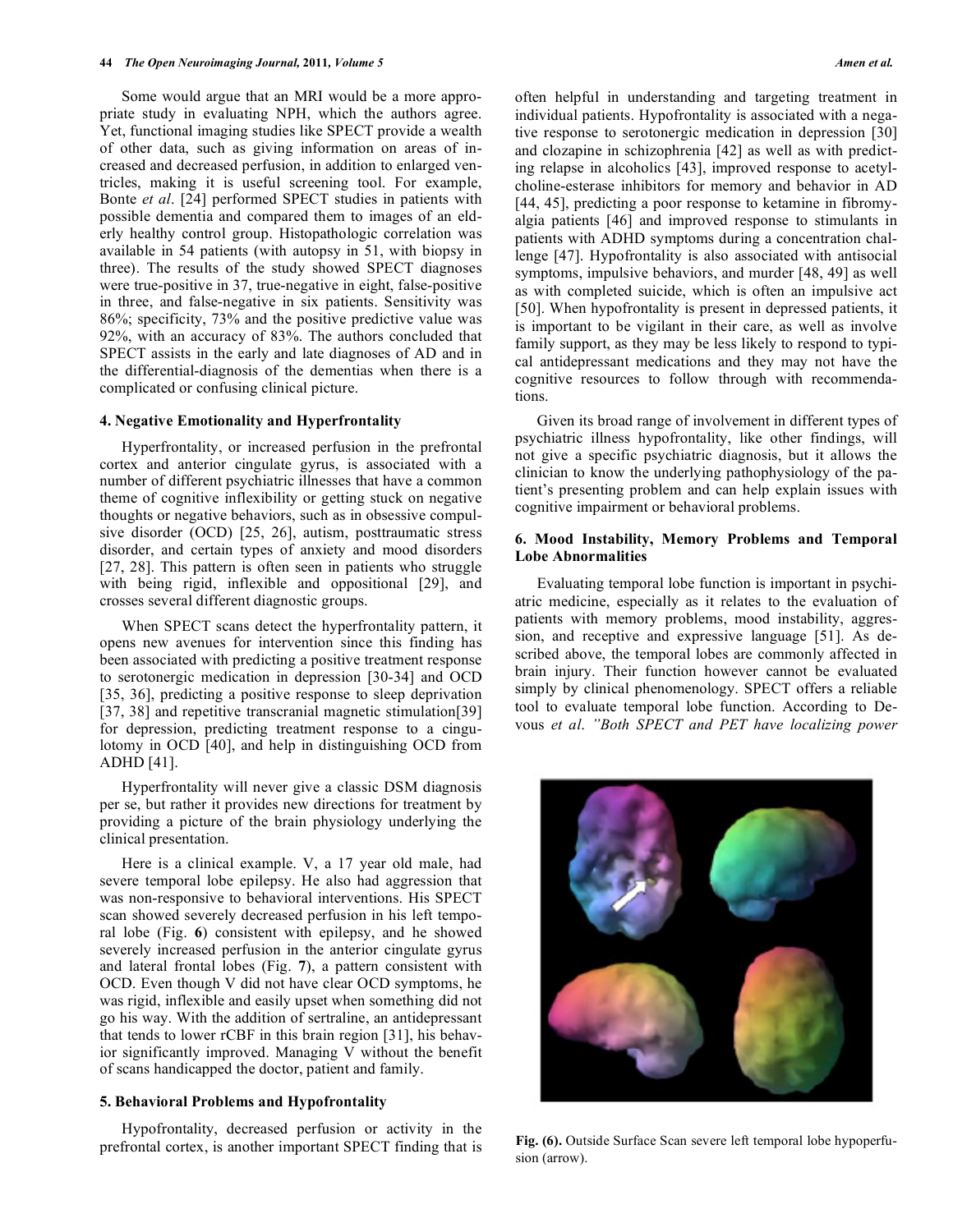

**Fig. (7).** Active scan severe hyperfrontality (arrow).

*approaching that of combined scalp and depth EEG.*"[52] Patients with epilepsy have high psychiatric comorbidity [53], and psychiatrists increasingly rely on the use of anticonvulsants as '*mood stabilizers*,' which are shown to stabilize or calm overall brain activity and perfusion, especially in the temporal lobes [54, 55].

 Temporal lobe epilepsy (TLE) is one of the most frequently encountered chronic epileptic disorders and is associated with numerous psychiatric symptoms, such as depressed mood, anergia, irritability, euphoric mood, atypical pain, insomnia, fear, and anxiety [56]. The medial temporal lobes are frequently involved in TLE and they are difficult to evaluate with routine EEG studies and therefore may be missed. SPECT findings in epilepsy most often reveal focal decreased perfusion in the interictal phase and focal increased perfusion in the seizure's ictal phase. SPECT adds to the clinical evaluation of temporal lobe function by identifying area(s) of abnormality and showing deficits not seen by EEG.

 Based on the authors' clinical experience, when abnormalities in the temporal lobes are seen (either low or high perfusion) and mood instability or temper problems are present, anticonvulsants provide a rational treatment option [57]. If there are memory or learning issues (and low temporal lobe perfusion), acetylcholine-esterase inhibitors may be helpful [58], always taking into consideration the clinical picture.

 Here is an example: C, age 12, was hospitalized for attacking another child at school. This was his third psychiatric hospitalization. C had been diagnosed with ADHD at age 6, but stimulants caused him to hallucinate. At age 9 he was hospitalized for an aggressive episode, diagnosed with a mood disorder and placed on an antidepressant without benefit. By age 12 he had been in psychotherapy for 3 years, also without benefit. Given his resistant illness, and the tens of thousands of dollars spent on his care, a brain SPECT study was ordered which showed severe left temporal lobe hypoperfusion (Fig. **8**). Unilateral temporal lobe hypoperfusion is often seen with epileptic phenomena [52]. On an anticonvulsant C's behavior normalized and he has maintained his progress for over 10 years.



**Fig. (8).** C's Brain SPECT Study severe hypoperfusion left temporal lobe (arrow).

# **7. Subtyping Dimensional Behavior to Predict Treatment Response**

 SPECT's use in clinical practice dovetails closely with the spirit of NIMH's RDoC initiative which looks to develop new ways of classifying psychopathology based on observable behavior and neurobiological measures [59]. In order to construct such a system, it is necessary to obtain accurate measures of the functioning of the brain systems which support various normal and abnormal emotions, undergird critical functions such as attention and memory, and modulate functions such as aggression. SPECT scans have the possibility of facilitating the subtyping of mental illnesses, such as depression, ADHD, obsessive-compulsive disorder, and aggression based on brain system pathophysiology.

## **SUBTYPING AGGRESSION**

 The role of brain function in aggression is one of NIMH's five major domains of interest and an area where SPECT imaging may provide immediate clinical help. From the authors' work with 75 murderers, and hundreds of patients who have exhibited serious aggressive behavior ranging from assault, robbery, rape, kidnapping, arson, bombings, to road rage, and stalking, we have seen that aggressive behavior is not defined by one single brain finding, but rather clusters in at least three different patterns. The first is impulsive aggression, associated with hypofrontality, a finding reported in antisocial personality disorder [60, 61]. Patients with a compromised prefrontal cortex are frequently unable to regulate aggressive impulses and are at higher risk for exhibiting violent activity than other patients. The second cluster we have labeled '*compulsive aggression*,' often associated with hyperfrontality, where people act out because they cannot get negative thoughts out of their minds, or because they are extremely rigid and inflexible. The third clus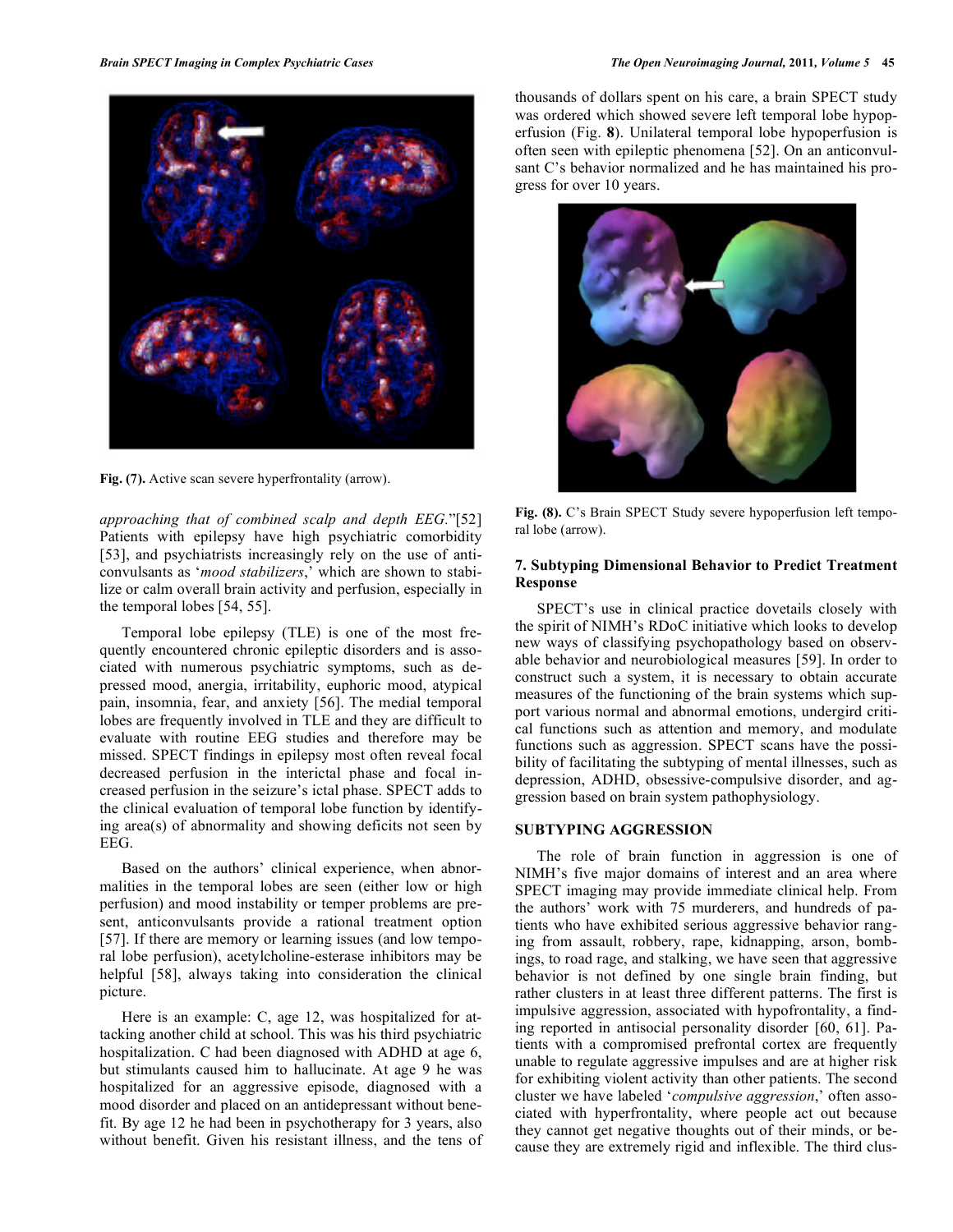ter of aggressive patients we've seen have SPECT findings of temporal lobe abnormalities. Soderstrom *et al*. [62] retrospectively evaluated violent subjects' SPECT and MRI scans and compared them to the SPECT results obtained from a group of volunteers who had no history of a neurological or psychiatric disorder, head trauma, or metabolic disease. Sixteen of the 21 impulsively violent subjects showed some hypoperfusion in the temporal and/or frontal lobes upon visual inspection. By contrast, MRI failed to show any corresponding structural damage or abnormalities in this sample of violent offenders. Another study of recidivistic violent offenders [63] revealed that the largest functional deficits in their violent patients were found in the temporal lobe. These abnormalities were similarly found in subjects whose structural CT scans were normal. Knowing a violent patient's underlying brain pattern may be helpful to getting them the right help. In the authors' experience we have often seen multiple patterns associated with violence, such as low prefrontal cortex and temporal lobe perfusion.

 Here are two examples of 15 year old males, multiple murderers, who had significantly different SPECT patterns, which would lead to different clinical management decisions.

 KK was diagnosed with ADHD, dyslexia and depression. He had been evaluated by two psychiatrists and placed on a psychostimulant and SSRI without benefit. He was arrested after bringing weapons to his high school. After he was released from jail he murdered his mother and father and then went back to his high school the next morning and shot 24 people, killing two more. As part of his pre-trial evaluation, a SPECT scan was performed and showed severe overall decreased perfusion, especially in the area of the left medial temporal lobe and inferior orbital prefrontal cortex. The scan was consistent with prior toxic exposure, anoxia or infection. The SPECT scan and history raise the possibility that an anticonvulsant (given the severe decreased left temporal lobe perfusion) followed by a psychostimulant (to enhance his low prefrontal cortex perfusion) was worth considering to help modulate his aggressive impulses.

 PP had been diagnosed with ADHD and dyslexia. In a rage he murdered his mother and eight year old sister. PP's SPECT scan showed significant hyperfrontality, especially in the anterior cingulate gyrus. As noted above, this presentation is more likely to respond to an SSRI.

 Here is the same symptom presentation, multiple murder, but very different brain patterns. The differences in the scan patterns give suggestions for different treatment regimens.

#### **SUBTYPING DEPRESSION**

 Anxiety and depressive disorders are two of the most common psychiatric problems worldwide and subtyping these disorders using brain system pathology is an important step in improving treatment outcomes [64]. Functional imaging, including SPECT, helps to elucidate this process in individual patients. As noted above, hyperfrontality is associated with a positive response to SSRIs in depressed and anxious patients, while hypofrontality is associated with a negative response, and has been reported in completed suicides. Little *et al*., on the other hand, found that lower prefrontal activity prior to treatment was associated with a positive

response to buproprion and venlafaxine [65]. These medications involve enhancing dopamine and norepinephrine, which in the authors'experience, tend to enhance prefrontal cortex activity, while SSRIs tend to be calming [31]. Up to 50 or 60% of patients with chronic epilepsy have various mood disorders including depression and anxiety [66, 67]. Using SPECT gives the clinician a more rational reason to use anticonvulsants when focal areas of increased or decreased perfusion are seen, especially in the temporal regions. Likewise, if overall decreased perfusion is present, it alerts the clinician to look for toxic or metabolic causes of the problem, or if a brain trauma pattern is seen, commonly associated with anxiety and mood disorders, this can be investigated further as well.

#### **CONCLUSION**

 There are a number of important areas where SPECT has the potential to provide relevant information to help personalize treatment to patients' specific brain system pathophysiology rather than rely solely on general diagnostic and/or therapeutic categories. In this paper we described 7 such areas. Furthermore, in the authors' experience, another immediate benefit of using brain SPECT imaging is that the patient's and family's guilt, shame and stigma are significantly reduced as they see their illness as medical rather than moral with concurrent improvements in treatment compliance. In the authors' opinion, brain SPECT or any other neuroimaging modality should always occur in conjunction with clinical assessment since it is not the isolated diagnostic accuracy that has greatest importance but rather the value added to routine clinical assessment.

 Over the last quarter century, there has been much discussion of the "Future of Psychiatry" [68] as we move into a more biologically based paradigm. How would we maintain our subjective patient focus within this new framework? Reynolds, Lewis, Detre, Schatzberg and Kupfer [69] have weighed in on this work in progress. One thing that is becoming very clear is that our resident trainees may require more exposure to translational neuroscience during their early years of residency and neuroimaging needs to be an important component of this curriculum. A recent report demonstrated the integration of a neuroimaging module within a residency program had wide approval by residents. Other programs have experimented with variations but within the neurology rotation of the PGY-1 year. The Psychiatry RRC of the ACGME will need to take this on in earnest for the development of the field.

 This is an exciting time in the history of psychiatry, as the field will likely significantly change over the next 30 years to incorporate functional neuroimaging in clinical practice. Functional magnetic resonance imaging (fMRI) among other techniques are often seen as proving the future of neuroimaging. Yet these techniques are much more expensive and are more technically difficult to administer. The authors' hope is that SPECT does not get left out because of a lack of understanding or training in the use of this valuable tool.

#### **REFERENCES**

[1] Holman BL, Devous MD, Sr. Functional brain SPECT: the emergence of a powerful clinical method. J Nucl Med 1992; 33: 1888-904.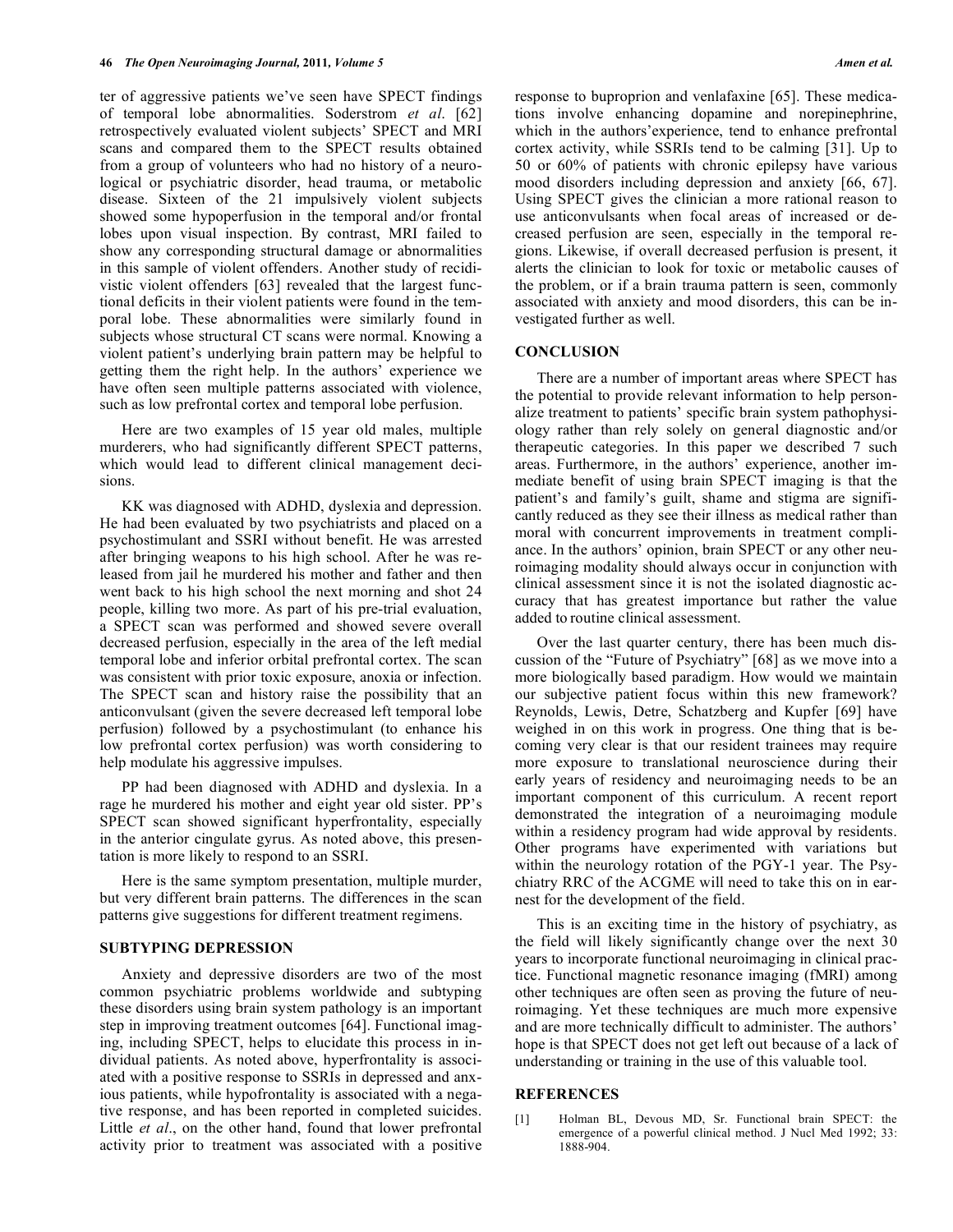#### *Brain SPECT Imaging in Complex Psychiatric Cases The Open Neuroimaging Journal,* **2011***, Volume 5* **47**

- [2] Vasile RG. Single photon emission computed tomography in psychiatry: current perspectives. Harv Rev Psychiatry 1996; 4: 27- 38.
- [3] Camargo EE. Brain SPECT in neurology and psychiatry. J Nucl Med. 2001; 42: 611-23.
- [4] Amen Clinics, Inc. SPECT research articles and abstracts. Available from: http://www.amenclinics.com/brain-science/spectresearch/spect-abstracts.
- [5] Graham M. Guidelines and Standards Committee, Comments American College of Radiology Practice Guideline for the Performance of Single Photon Emission Computed Tomography (SPECT) Brain Perfusion and Brain Death Studies 2007; 1-6. Available from: http://www.acr.org/Secondary-MainMenuCategories/quality\_safety/guidelines/nuc\_med/ct\_spect\_ brain\_perfusion.aspx.
- [6] Kapucu OL, Nobili F, Varrone A, *et al.* EANM procedure guideline for brain perfusion SPECT using (99m)Tc-labelled radiopharmaceuticals, Version 2. Eur J Nucl Med Mol Imaging 2009; 36: 2093-102.
- [7] Datz FL, Patch GG, Arias JM, Morton KA. Nuclear Medicine: A teaching profile. St.Louis, MO: Mosby Yearbook 1992.
- [8] Catafau AM, Lomena FJ, Pavia J, *et al*. Regional cerebral blood flow pattern in normal young and aged volunteers: a 99mTc-HMPAO SPET study. Eur J Nucl Med 1996; 23: 1329-37.
- [9] Kawashima R, Koyama M, Ito H, *et al*. Normal cerebral perfusion of 99mTc-ECD brain SPECT--evaluation by an anatomical standardization technique. Kaku Igaku 1996; 33: 69-72.
- [10] Mena FJ, Mena I, Alamos BA, *et al*. SPECT Tc99m-HMPAO brain uptake in normal children: a comparison to normal elderly subjects. Alasbimn J 1998; 1: AJ01-3.
- [11] George MS. Neuroactivation and Neuroimaging with SPET. New York: Springer-Verlag 1991.
- [12] Eclipse Systems, Inc., nuclear psychiatry systems. available from: http://www.eclipsesys.com/PsychiatrySystems/tabid/247/default.as px.
- [13] Health Physics Society. Available from: http://www.hps. org/hpspublications/articles/dosesfrommedicalradiation.html.
- [14] Kucuk NO, Kilic EO, Ibis E, *et al*. Brain SPECT findings in longterm inhalant abuse. Nucl Med Commun 2000; 21: 769-73.
- [15] Jean-Bay E. The biobehavioral correlates of post-traumatic brain injury depression. J Neurosci Nurs 2000; 32: 169-76.
- [16] Jacobs A, Put E, Ingels M, Bossuyt A. Prospective evaluation of technetium-99m-HMPAO SPECT in mild and moderate traumatic brain injury. J Nucl Med 1994; 35: 942-7.
- [17] Baulieu F, Fournier P, Baulieu JL, *et al*. Technetium-99m ECD single photon emission computed tomography in brain trauma: comparison of early scintigraphic findings with long-term neuropsychological outcome. J Neuroimaging 2001; 11: 112-20.
- [18] Kant R, Smith-Seemiller L, Isaac G, Duffy J. Tc-HMPAO SPECT in persistent post-concussion syndrome after mild head injury: comparison with MRI/CT. Brain Inj 1997; 11: 115-24.
- [19] Goshen E, Zwas ST, Shahar E, Tadmor R. The role of 99Tcm-HMPAO brain SPET in paediatric traumatic brain injury. Nucl Med Commun 1996; 17: 418-22.
- [20] Newberg AB, Alavi A, Payer F. Single photon emission computed tomography in Alzheimer's disease and related disorders. Neuroimaging Clin N Am 1995; 5: 103-23.
- [21] Pimlott SL, Ebmeier KP. SPECT imaging in dementia. Br J Radiol 2007; 80 (Spec No 2): S153-9.
- [22] Alexander GE, Prohovnik I, Sackeim HA, Stern Y, Mayeux R. Cortical perfusion and gray matter weight in frontal lobe dementia. J Neuropsychiatr Clin Neurosci 1995; 7: 188-96.
- [23] Goto H, Ishii K, Uemura T, *et al*. Differential diagnosis of dementia with Lewy Bodies and Alzheimer Disease using combined MR imaging and brain perfusion single-photon emission tomography. AJNR Am J Neuroradiol 2010; 31: 720-5.
- [24] Bonte FJ, Weiner MF, Bigio EH, White CL, 3rd. Brain blood flow in the dementias: SPECT with histopathologic correlation in 54 patients. Radiology 1997; 202: 793-7.
- [25] Alptekin K, Degirmenci B, Kivircik B, *et al*. Tc-99m HMPAO brain perfusion SPECT in drug-free obsessive-compulsive patients without depression. Psychiatr Res 2001; 107: 51-6.
- [26] Lacerda AL, Dalgalarrondo P, Caetano D, Camargo EE, Etchebehere EC, Soares JC. Elevated thalamic and prefrontal regional cerebral blood flow in obsessive-compulsive disorder: a SPECT study. Psychiatr Res 2003; 123: 125-34.
- 
- [27] Hollander E. Obsessive-compulsive disorder-related disorders: the role of selective serotonergic reuptake inhibitors. Int Clin Psychopharmacol 1996; 11 (Suppl 5): 75-87.
- [28] Carey PD, Warwick J, Niehaus DJ, *et al*. Single photon emission computed tomography (SPECT) of anxiety disorders before and after treatment with citalopram. BMC Psychiatry 2004; 4: 30.
- [29] Amen DG, Carmichael B. Oppositional children similar to OCD on SPECT: implications for treatment. J Neurother 1997; 2: 1-6.
- [30] Brockmann H, Zobel A, Joe A, *et al*. The value of HMPAO SPECT in predicting treatment response to citalopram in patients with major depression. Psychiatr Res 2009; 173: 107-12.
- [31] Hoehn-Saric R, Schlaepfer TE, Greenberg BD, McLeod DR, Pearlson GD, Wong SH. Cerebral blood flow in obsessivecompulsive patients with major depression: effect of treatment with sertraline or desipramine on treatment responders and nonresponders. Psychiatr Res 2001; 108: 89-100.
- [32] Mayberg HS, Brannan SK, Mahurin RK, *et al*. Cingulate function in depression: a potential predictor of treatment response. Neuroreport 1997; 8: 1057-61.
- [33] Seminowicz DA, Mayberg HS, McIntosh AR, *et al*. Limbic-frontal circuitry in major depression: a path modeling metanalysis. Neuroimage 2004; 22: 409-18.
- [34] Mayberg HS, Brannan SK, Tekell JL, *et al*. Regional metabolic effects of fluoxetine in major depression: serial changes and relationship to clinical response. Biol Psychiatry 2000; 48: 830-43.
- [35] Saxena S, Brody AL, Maidment KM, *et al*. Cerebral glucose metabolism in obsessive-compulsive hoarding. Am J Psychiatry 2004; 161: 1038-48.
- [36] Diler RS, Kibar M, Avci A. Pharmacotherapy and regional cerebral blood flow in children with obsessive compulsive disorder. Yonsei Med J 2004; 45: 90-9.
- [37] Wu JC, Gillin JC, Buchsbaum MS, *et al*. Sleep deprivation PET correlations of Hamilton symptom improvement ratings with changes in relative glucose metabolism in patients with depression. J Affect Disord 2008; 107: 181-6.
- [38] Wu J, Buchsbaum MS, Gillin JC, *et al*. Prediction of antidepressant effects of sleep deprivation by metabolic rates in the ventral anterior cingulate and medial prefrontal cortex. Am J Psychiatry 1999; 156: 1149-58.
- [39] Langguth B, Wiegand R, Kharraz A, *et al.* Pre-treatment anterior cingulate activity as a predictor of antidepressant response to repetitive transcranial magnetic stimulation (rTMS). Neuro Endocrinol Lett 2007; 28: 633-8.
- [40] Dougherty DD, Weiss AP, Cosgrove GR, *et al*. Cerebral metabolic correlates as potential predictors of response to anterior cingulotomy for treatment of major depression. J Neurosurg 2003; 99: 1010-7.
- [41] Oner P, Oner O, Aysev A, Kucuk O, Ibis E. Comparison of cerebral blood flow in children with obsessive compulsive disorder and attention deficit hyperactivity disorder. Turk Psikiyatri Derg 2008; 19: 13-8.
- [42] Molina Rodriguez V, Montz Andree R, Perez Castejon MJ, *et al*. SPECT study of regional cerebral perfusion in neuroleptic-resistant schizophrenic patients who responded or did not respond to clozapine. Am J Psychiatry 1996; 153: 1343-6.
- [43] Noel X, Sferrazza R, Van Der Linden M, *et al*. Contribution of frontal cerebral blood flow measured by (99m)Tc-Bicisate spect and executive function deficits to predicting treatment outcome in alcohol-dependent patients. Alcohol Alcohol 2002; 37: 347-54.
- [44] Kanetaka H, Hanyu H, Hirao K, *et al*. Prediction of response to donepezil in Alzheimer's disease: combined MRI analysis of the substantia innominata and SPECT measurement of cerebral perfusion. Nucl Med Commun 2008; 29: 568-73.
- [45] Mega MS, Dinov ID, Lee L, *et al.* Orbital and dorsolateral frontal perfusion defect associated with behavioral response to cholinesterase inhibitor therapy in Alzheimer's disease. J Neuropsychiatry Clin Neurosci 2000; 12: 209-18.
- [46] Guedj E, Cammilleri S, Colavolpe C, *et al*. Predictive value of brain perfusion SPECT for ketamine response in hyperalgesic fibromyalgia. Eur J Nucl Med Mol Imaging 2007; 34: 1274-9.
- [47] Amen DG, Hanks C, Prunella J. Predicting positive and negative treatment responses to stimulants with brain SPECT imaging. J Psychoactive Drugs 2008; 40: 131-8.
- [48] Goethals I, Audenaert K, Jacobs F, *et al*. Brain perfusion SPECT in impulsivity-related personality disorders. Behav Brain Res 2005; 157: 187-92.